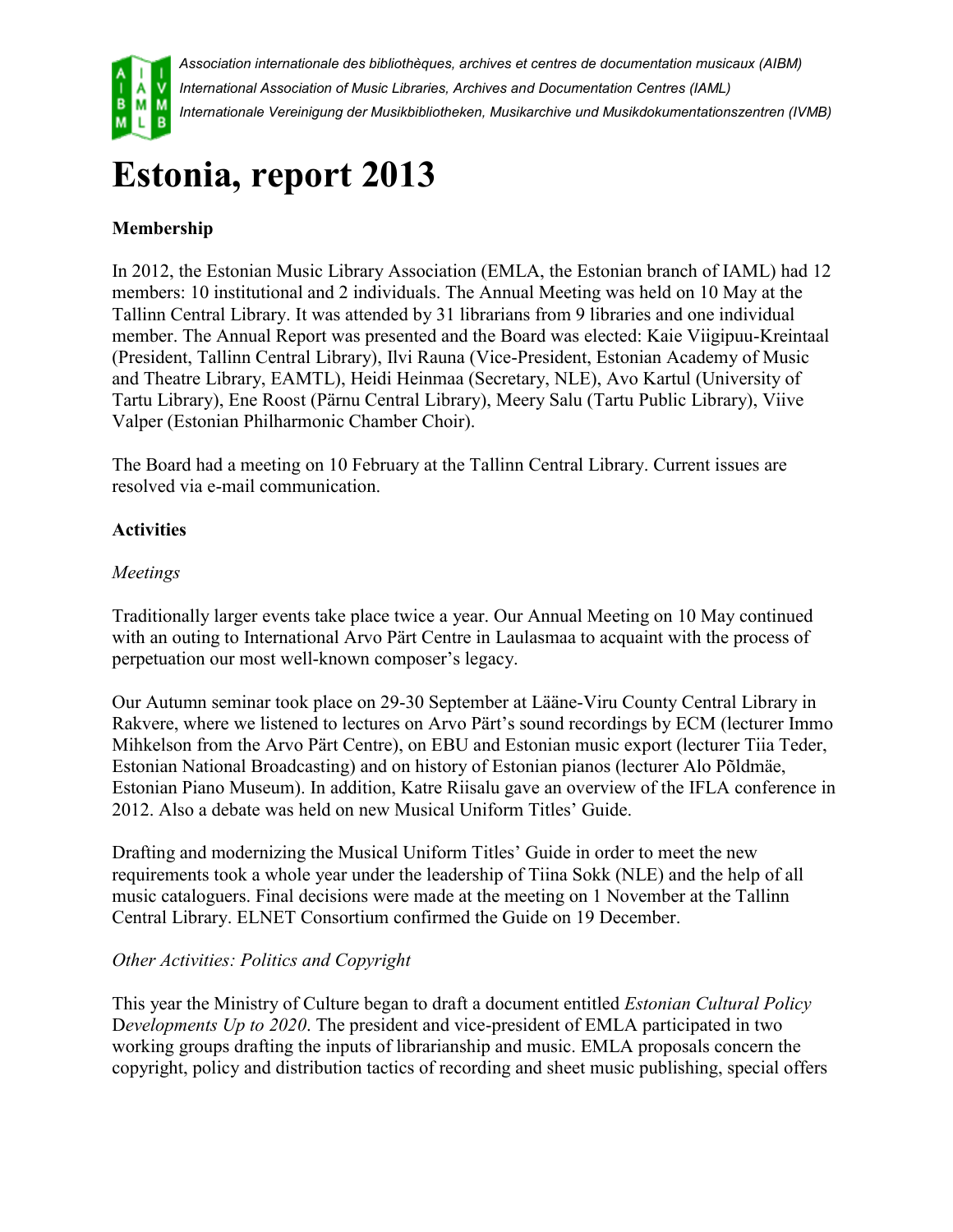

*Association internationale des bibliothèques, archives et centres de documentation musicaux (AIBM) International Association of Music Libraries, Archives and Documentation Centres (IAML) Internationale Vereinigung der Musikbibliotheken, Musikarchive und Musikdokumentationszentren (IVMB)*

of Estonian classical music for libraries, and purchase tax of audiovisual materials. The document is still in progress but, we hope, will be ready to be confirmed next year.

Dealing with the problem of lending video recordings continued this year. Estonian libraries still cannot lend videos without the permission of the producer. This year the Minister of Culture also intervened in the problem. Rein Sikk, a journalist at the Estonian newspaper *Eesti Päevaleht*, published an article in June about the absurd situation in video lending in libraries based on information mainly received from the EMLA. As a reaction to the article, the Minister of Culture said unexpectedly that items with copyrights that are owned by the state must be freely lendable in libraries. Therefore, from autumn 2012, the production of *Tallinnfilm* and *Estonian National Broadcasting* is freely lendable. Unfortunately it doesn't solve the whole problem because these videos are only a small part of the larger video collections. The solution would be a change in the Copyright Act.

In Autumn, the Copyright Working Group met at the NLE. The President of EMLA is also a member of this group. The main objective of this year's activities was the formulation of proposals to amend the Copyright Act. Among other things, a proposal concerning video loans was prepared and submitted to the Department of Justice, namely that video recordings can be borrowed without the license but producers have the right to get a lending-fee from the state budget. If necessary, an embargo period could be applied for the period of distribution and marketing of the videos (e.g., 6 months).

#### *Participation in International Events and Issues*

Unfortunately no one from Estonia was able to attend the annual conference of IAML in Montreal this year due to costs. Heidi Heinmaa (NLE) participated the RISM 60th Anniversary Conference *Music Documentation in Libraries, Scholarship, and Practice* in Mainz. In her presentation, *Musical Sources in Estonian Collections,* she gave an overview of the historical development and the collection of music manuscripts, publications and music books (before 1850) of the biggest and oldest Estonian music collections: Tartu University Library, Tallinn University Academic Library, and the National Library of Estonia. She also introduced the ecatalogue ESTER.

The RILM Estonian National Committee includes representatives of NLE and EAMTL (Coordinator Heidi Heinmaa). 29 entries with English annotations of music literature published in Estonia were added to the RILM database this year.

The BAAC (The Baltic Audiovisual Archival Council) conference in Helsinki was attended by Marika Koha and Katre Riisalu (NLE), and Mary Tedre (EAMTL).

IFLA's Annual Conference, *Libraries Now! - Inspiring, Surprising, Empowering,* in Helsinki was attended by Mary Tedre and Ilvi Rauna (EAMTL) and IFLA's continuing conference, *Beyond Libraries - Subject Metadata in the Digital* E*nvironment and Semantic Web,* in Tallinn was attended by Urve Leemets (EAMTL).